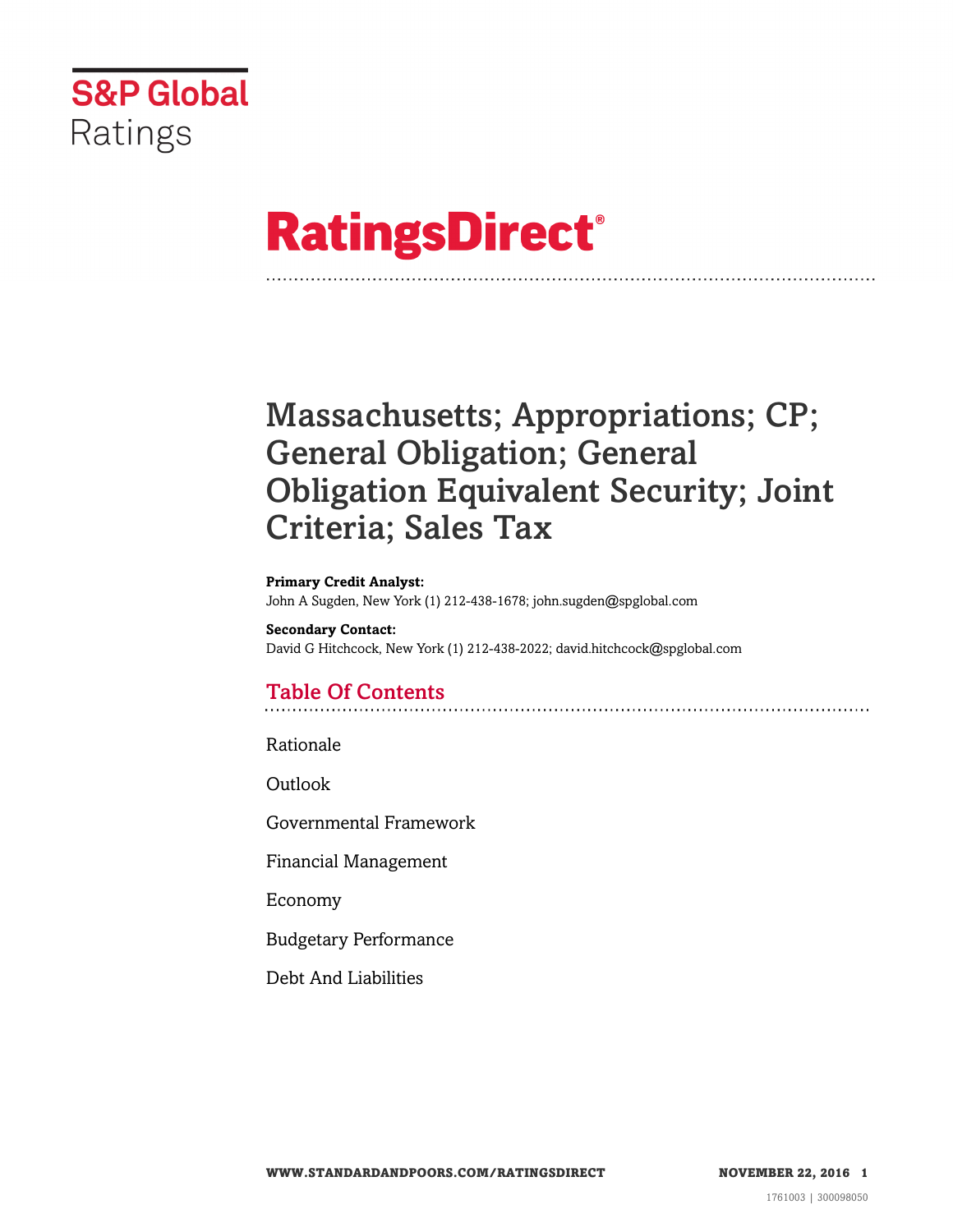| Credit Profile                                                         |              |            |  |  |
|------------------------------------------------------------------------|--------------|------------|--|--|
| US\$150.0 mil GO bnds consolidated loan ser 2016I due 12/01/2035       |              |            |  |  |
| Long Term Rating                                                       | AA+/Negative | New        |  |  |
| US\$150.0 mil GO bnds consolidated loan ser 2016H due 12/01/2026       |              |            |  |  |
| Long Term Rating                                                       | AA+/Negative | <b>New</b> |  |  |
| US\$100.0 mil GO rfdg bnds (Sifma Index Bnds) ser 2017A due 02/01/2019 |              |            |  |  |
| Long Term Rating                                                       | AA+/Negative | <b>New</b> |  |  |
| US\$88.49 mil GO rfdg bnds (Sifma Index Bnds) ser 2017B due 02/01/2020 |              |            |  |  |
| Long Term Rating                                                       | AA+/Negative | <b>New</b> |  |  |
| Massachusetts GO                                                       |              |            |  |  |
| Long Term Rating                                                       | AA+/Negative | Affirmed   |  |  |

# <span id="page-1-0"></span>Rationale

S&P Global Ratings has assigned its 'AA+' rating and negative outlook to the Commonwealth of Massachusetts' \$150 million general obligation (GO) bonds consolidated loan of 2016 series H, \$150 million GO bonds consolidated loan of 2016 series I, \$300 million GO bonds consolidated loan of 2016 series J and \$100 million GO SIFMA index refunding bonds of 2017 series A and \$88 million GO SIFMA index refunding bonds of 2017 series B. At the same time, S&P Global Ratings affirmed its 'AA+' rating on the commonwealth's approximately \$21.8 billion of parity GO bonds outstanding, its 'AA' rating on Massachusetts' appropriation secured debt, and its 'A+' rating on the commonwealth's Boston Housing Authority, Mass.' housing project bonds, West Broadway Homes IV project, series 2003, supported by the state of Massachusetts. The outlook is negative.

Factors supporting the 'AA+' GO rating include what we view as Massachusetts':

- Timely monitoring of revenues and expenditures and swift action when needed to make adjustments, with a focus on structural solutions to budget balance;
- Strong financial, debt, and budget management policies, including annualized formal debt affordability statements, and multiyear capital investment and financial planning;
- Adequate budget stabilization fund (BSF) balance;
- High wealth and income levels; and
- Deep and diverse economy, which continues its steady recovery.

S&P Global Ratings believes the commonwealth's high debt burden and high unfunded pension and other postemployment benefit (OPEB) liabilities are offsetting considerations to the current rating. Although we believe the commonwealth has been taking steps to more actively manage these liabilities with a focus on cost control and reform in recent years, Massachusetts' total postretirement liabilities remain high and are expected to continue to be a source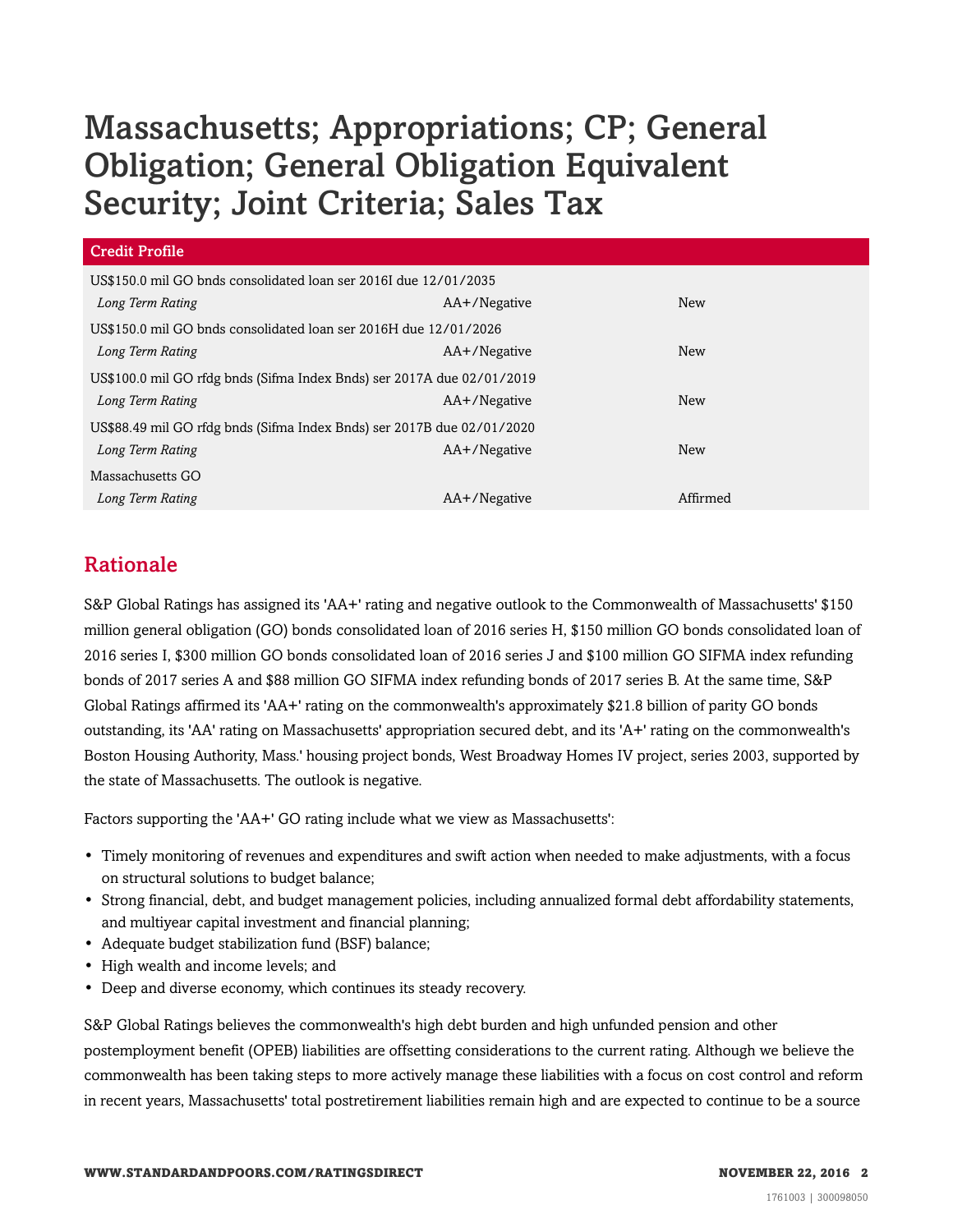of budgetary pressure in the future as greater contributions are required to keep pace with its funding schedule.

We understand that the proceeds from the consolidated loan of 2016 series H, I, and J are expected to be used to fund various capital projects. The SIFMA index bonds are general obligations of the Commonwealth of Massachusetts and will bear interest at a weekly variable rate equal to the SIFMA index rate, plus or minus a fixed number of basis points determined at time of sale, payable monthly. The interest rate cannot be higher than 11% or less than 0%. The bonds are being issued to refund a portion of SIFMA index bonds outstanding: series 2013A and 2014E. The amortization of the bonds, in conjunction with other variable-rate debt, has been structured by the commonwealth to match the notional amount of a 2005 interest rate swap agreement, which is being used to hedge interest rate risk.

Massachusetts' economy has recovered steadily, outpacing national and regional trends by most measures. Real state GDP rose 2.4% in 2015, compared with 2.0% for the nation. The commonwealth's average annual unemployment rate in 2015 was 5.0% compared with 5.3% for the nation. The state unemployment rate has fallen further to 4.2% as of June 2016, compared with 4.9% for the nation. Employment growth following the financial crisis was strong relative to that of other states and the commonwealth regained its pre-recession employment peak in 2013, according to the Bureau of Labor Statistics. However, IHS Global Insight Inc. forecasts slightly lower state employment growth in 2016, 2017, and 2018 at 1.6%, 1.2%, and 0.8%, respectively, in those years, compared with its forecast of 1.8%, 1.5%, and 1.0% for the U.S in those years. In our view, Massachusetts' economic fundamentals and key anchors, which center on higher education, technology, and health care, should contribute to continued expansion. Income growth has also been strong relative to that of other states, with 2015 per capita personal income ranked second in the U.S. behind that of Connecticut, at 128% of the U.S. average.

We believe Massachusetts' budget has generally been structurally balanced in recent years with good reserves, although two rounds of midyear budget adjustments were needed in fiscal 2015 as well as in fiscal 2016 to end the fiscal year in balance. As of June 2016, state general fund revenues were \$484 million short of the revised 2016 budget forecast year-to-date. Management took action to address revenue shortfalls through spending restrictions, payroll caps, use of unneeded fund balances, acceleration of revenue collections (reimbursements), and other year-end closing measures including supplemental appropriations proposed by the governor on July 14, which required legislative approval. Massachusetts attributed fiscal 2016 budget shortfalls to legislative spending overrides of the governor's budget vetoes, a two-day state sales tax holiday, and lower-than-estimated business and individual income tax revenues because of increased tax refunds and lower-than-expected payments with returns and estimated payments. It also indicated that fiscal 2016 general fund expenditures are also slightly exceeding budgeted appropriations, both in Medicaid and non-Medicaid areas, although higher federal cost reimbursements offset most of the increased Medicaid-related expenditures. Total budgeted expenditures and other uses exceeded total budgeted revenues and other uses by \$89 million or 0.5% of expenditures. At fiscal year-end 2016, operating funds balances, including the BSF, were \$1.48 billion and only 3.6% of budgeted expenditures and other uses based on state projections.

The governor proposed a fiscal 2017 budget that further reduced the use of one-time revenues and made a modest deposit to Massachusetts' rainy-day fund (for more information, see "Massachusetts Governor's Budget Proposal Is Mildly Positive," published Feb. 4, 2016, on RatingsDirect). In our opinion, based on revised revenue projections, we believe Massachusetts is unlikely to make any significant contributions to its BSF based on excess capital gains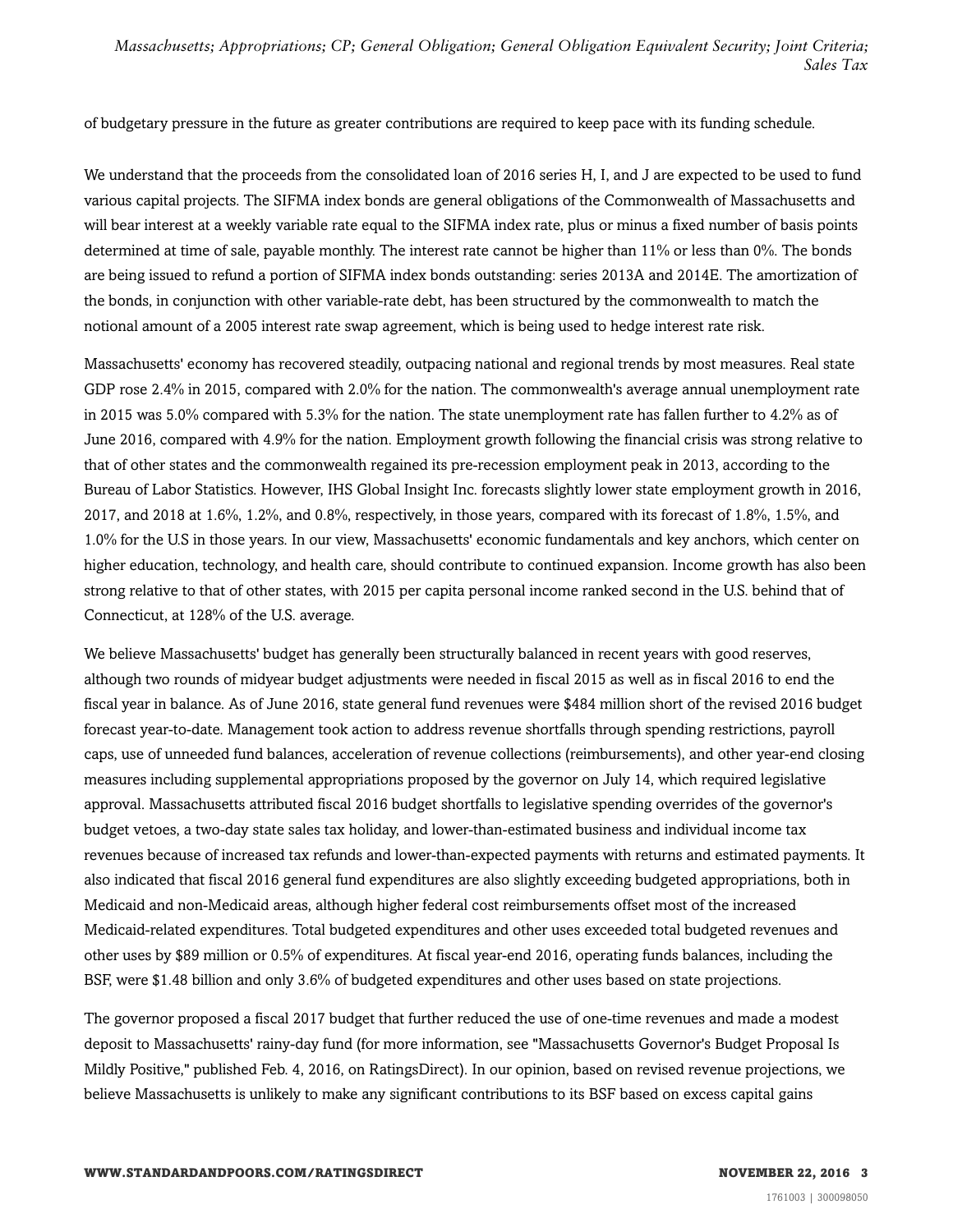transfers. A budget gap of \$394 million has opened up as of the end of October. Management has identified a mix of recurring and non-recurring measures to close about \$294 million of the gap with approximately \$100 million of the gap, partly attributable to Medicaid, remaining to be addressed, offset by approximately \$40 million in budgeted fund balances. The state is monitoring the budget and still has additional options to address the remaining shortfall, including section 9C spending reductions to executive agencies. Currently the state is projecting ending fiscal 2017 with \$1.3 billion in the BSF, but could reduce that to the extent that it is not able to address the remaining shortfall through other measures.

In 2015, the state had budgeted originally a drawdown in its BSF, but with the help of two rounds of mid-fiscal 2015 budget adjustments, it produced an operating surplus, of which \$124 million was deposited into the BSF. This was slightly more than the originally budgeted BSF drawdown, producing what we view as a nominal \$4 million increase in the BSF. Combined operating fund balances at fiscal year-end 2015, including the BSF, were \$1.57 billion, or 4.0% of expenditures and other uses. State tax revenues have been at or slightly above budgeted levels in recent years; midyear shortfalls have largely been the result of above-budgeted spending or nontax revenues coming in below budget, in our opinion.

The commonwealth drew down its BSF by \$308 million in fiscal 2014 to end with a total operating fund balance of 3.9% of expenditures, on a budgetary basis. The most recent peak of the BSF was in 2012, when it reached \$1.65 billion, or 4.9% of operating expenditures, and when total operating reserves, including the BSF, reached 5.9%.

On a generally accepted accounting principles (GAAP) basis, Massachusetts ended fiscal 2015 (the most recent audited year) with an available assigned and unassigned general fund balance of \$1.49 billion, plus a BSF balance of \$1.25 billion. This led to a combined balance that we view as strong at 7.5% of general fund expenditures and transfers out.

By most measures, we believe Massachusetts' debt burden remains high compared with that of other states. At fiscal year-end 2015, we calculate GO debt of \$20.8 billion and total tax-supported debt of \$34.5 billion, producing total tax-backed debt per capita of \$5,084, and 8.3% of personal income. The commonwealth reports it had \$21.7 billion of GO debt and \$3.4 billion in special tax bonds outstanding as of June 30, 2016. Planned debt issuance remains within the parameters of the commonwealth's debt affordability policy and bond cap. A capital and debt affordability committee includes seven voting and eight nonvoting members from the legislature and is charged with formally reviewing the capital investment plan and providing an estimate of debt authorization for each year to stay within certain debt parameters. Massachusetts' current capital plan calls for \$2.19 billion of capital debt issuance in fiscal 2017, similar to the amount in last year's capital plan for fiscal 2016. We calculate fiscal 2015 total tax-backed debt service at 7.7% of general governmental spending, a level we view as moderately high.

Other long-term liabilities are also large, in our opinion. We believe state's share of the combined net pension liability for state employees' and teachers' retirement systems of \$30.2 billion as of the Jan. 1, 2015, valuation date, or \$4,451 per capita, and 7.3% of personal income, is high. This liability is expected to increase to \$37.9 billion. Massachusetts continues to fully fund its actuarial annual determined contribution (ADC) based on its own methodology, which is on a lagged statutory basis; on a GAAP basis, it has not fully funded its ARC since fiscal 2011. A decline in the commonwealth's actuarial pension funded ratio as of the Jan. 1, 2015, actuarial valuation date was in part due to lower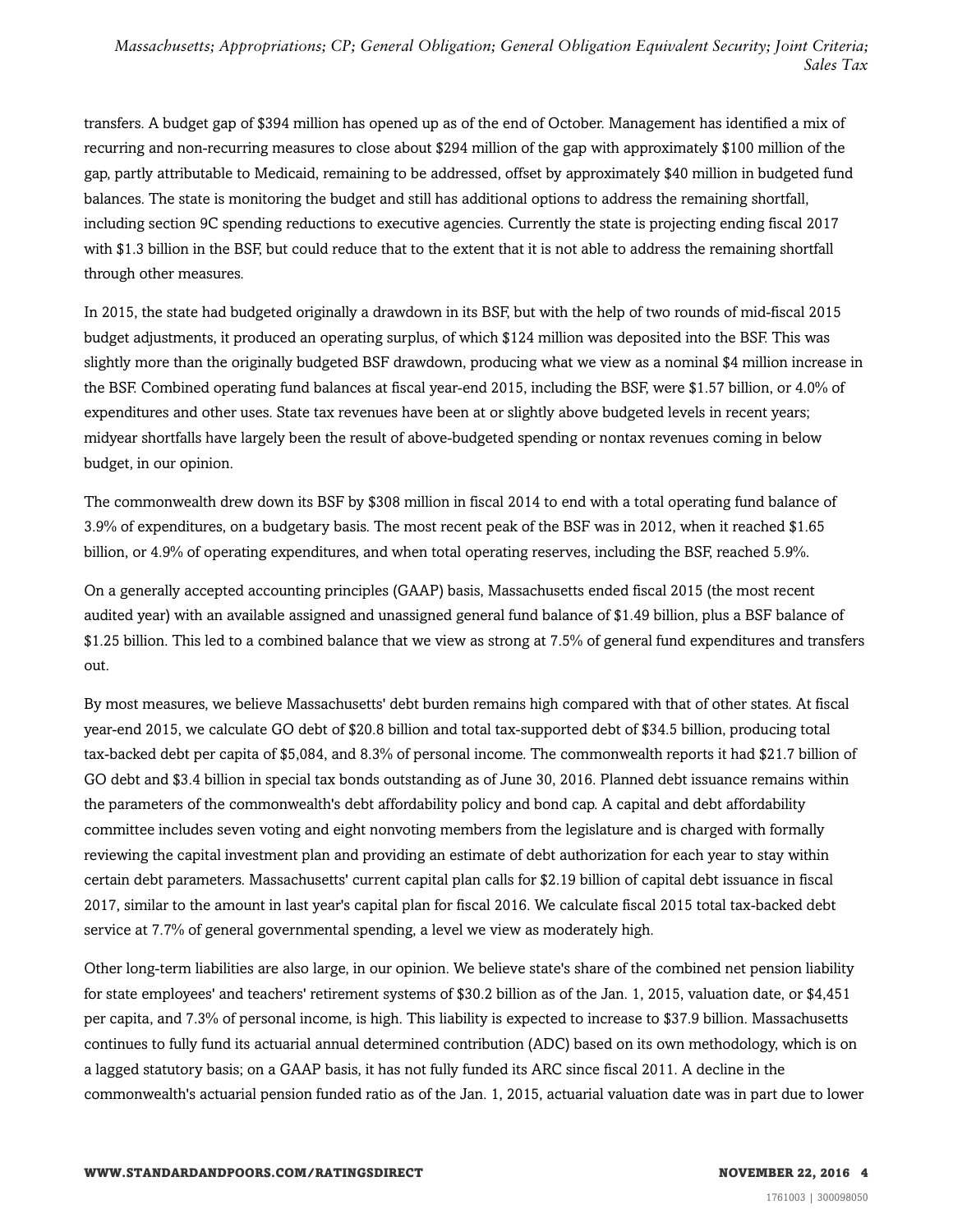actuarial return assumptions and new experience data, which we believe show conservative management of pension liabilities.

In our opinion, Massachusetts' unfunded OPEB is also moderately high, at \$16.3 billion as of Jan. 1, 2016, net of \$760.4 million of actuarial assets in an OPEB trust fund, or \$2,402 per capita. Massachusetts intends to make payments to the OPEB trust fund with 5% of excess capital gains tax distributed to the BSF (although this requirement was suspended in fiscal 2015), and a portion of tobacco settlement money that increases in 10% increments each year. In fiscal 2016, the incremental tobacco money increase to the OPEB trust was suspended with the commonwealth contributing 30% of tobacco settlement money, or approximately \$77 million, to the OPEB trust fund, contingent on unexpended debt service appropriations.

The commonwealth estimates that its combined budgetary debt service, pension payments, and OPEB payments will be about 12% of budgeted expenditures in fiscal 2016. For fiscal 2017, combined budgetary debt service, pension payments, and OPEB payments increase to 12.7% of budgeted expenditures and other uses. We expect these amounts to increase as the state resets its three-year contribution schedule to reflect reduced assumed rate of return assumptions and weaker market performance in fiscal 2016.

Based on the analytic factors we evaluate for states, on a scale of '1.0' (strongest) to '4.0' (weakest), we have assigned a composite score of '1.9' to Massachusetts, which is consistent with an 'AA' indicative rating. Under our criteria, we can be within one notch off the indicative rating. In our view, Massachusetts still displays several characteristics, such as its strong economy and proactive budget management, that align it better with our 'AA+' rating. Additionally, in our view, the shortfalls that the state is facing are currently manageable and management is making attempts to return to structural balance. Our view of the extent to which these positive characteristics outweigh the pressures arising from the state's long-term liabilities and Massachusetts' need to increase reserves to manage future liabilities could change, leading us to realign our rating with the indicative score. Our negative outlook reflects the potential for this shift.

### <span id="page-4-0"></span>**Outlook**

The negative outlook reflects our view that despite a period of economic expansion and generally positive revenue trends, Massachusetts continues to face midyear downward revenue revisions and spending pressures that have resulted in small budgetary gaps and reduced fund balances, even if the budget stabilization reserves have remained fairly stable. We recognize that management has been proactive in closing budgetary gaps, even though the mix of solutions includes some non-recurring measures, and limiting the impact on reserves. We had viewed the policy of setting aside above-trend capital gains tax during good times as a positive budget management tool that could mitigate potential future budget volatility. Conversely, management's decision to suspend these transfers shortly after adopting them, despite positive economic performance, is viewed negatively from a credit standpoint. In our view, continued structural imbalance and reduction of reserves could contribute to a downgrade over the next few months to a year if we believe that financial flexibility is impaired--especially during a period of positive economic growth--and leaves the state less equipped to deal with the next economic downturn. Although we view the commonwealth's decision to lower its pension system's rate of return assumption down to be more in line with national averages, we recognize that required contributions will also increase. Massachusetts' ability to structurally balance its budget and build its reserves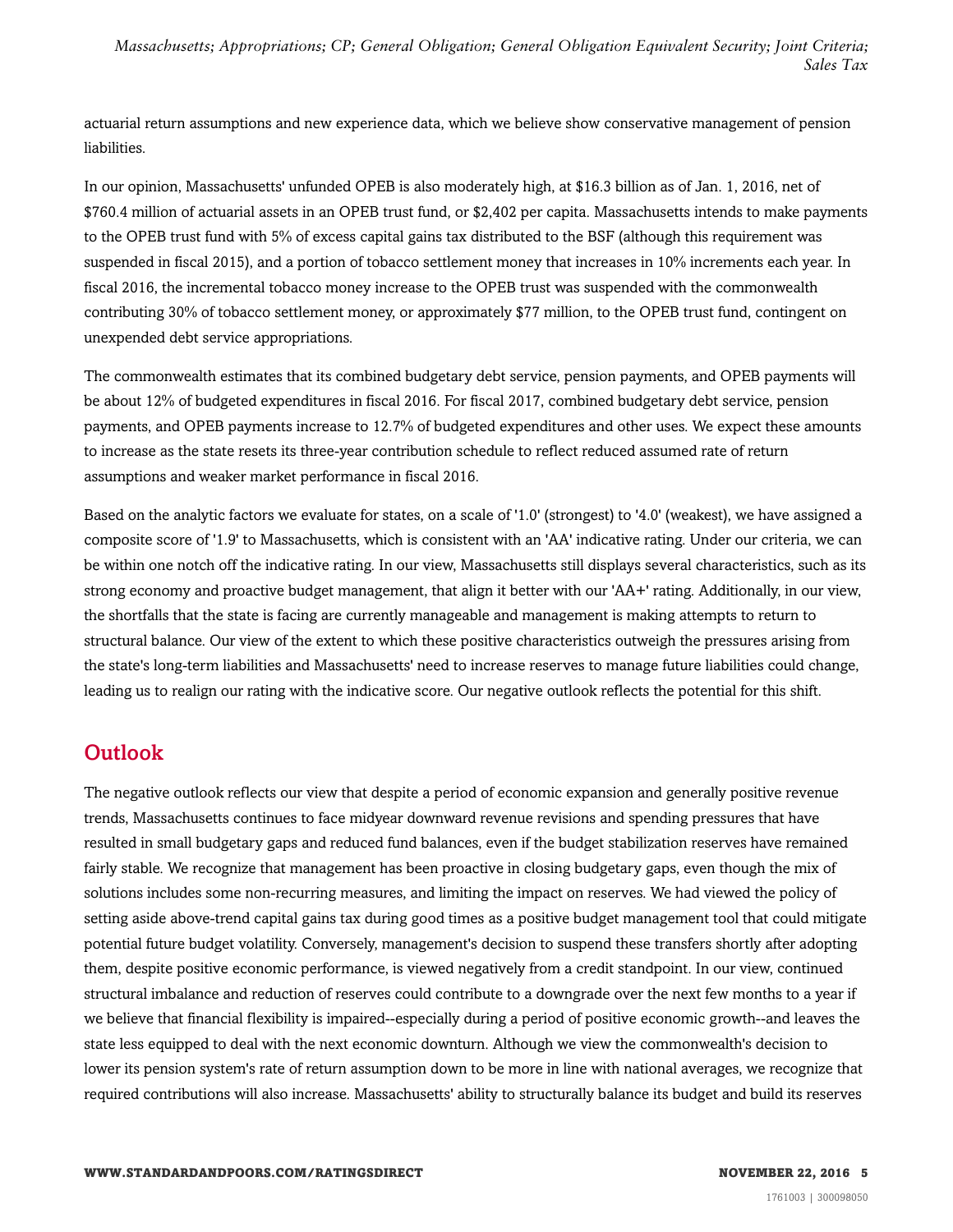is especially important in light of relatively high and rising fixed costs related to debt and retirement funding. We would view significant future underfunding of the actuarial annually determined pension contribution as a potential structural imbalance. Continued budgetary pressure resulting from pension underfunding or weak investment returns could also lead us to lower the rating over the outlook horizon.

#### Upside scenario

Should the commonwealth demonstrate a renewed commitment to building its reserves, absent rising long-term liability funding pressures, we could revise the outlook to stable. At this point, we don't foresee a scenario within the remaining outlook horizon, where we would raise the rating.

#### <span id="page-5-0"></span>Governmental Framework

State finance law requires that the governor submit a balanced budget and the House and Senate each produce a balanced budget. The final general appropriation act must also be balanced. If there is a revenue shortfall, the governor is required by section 9C of Chapter 29 to reduce agency appropriations or recommend a transfer from the BSF.

Massachusetts has autonomy to raise taxes and has adjusted its tax structure. Medicaid accounts for about 35% of total spending while direct local aid accounts for about 13% of originally budgeted 2016 spending. Funding levels for major program areas have been adjusted as needed. Massachusetts voters have approved revenue growth limitations, but these have not negatively affected operations or limited flexibility, in our view. More significant measures to reduce or eliminate major tax sources have been on the ballot but not approved.

An initiative to raise tax rates on those earning more than \$1 million by 4% of income has gathered enough signatures for the legislature to consider a referendum. In May 2016, the legislature agreed to the amendment. If at least 25% of the next legislature supports the measure, which we believe is likely, it will appear on the November 2018 statewide ballot.

The commonwealth is authorized to issue GO debt, special obligation debt, and federal grant anticipation notes. There is a statutory limit on debt outstanding and a policy limitation as stipulated by the commonwealth's debt affordability policy published annually with its capital investment plan, which is designed to limit debt service on the state's direct debt to no more than 8% of budgeted revenues. These limitations have not impaired flexibility to manage capital and infrastructure requirements. There is no statutory priority for funding debt, but debt service payments are not subject to the warrant requirement applicable to other state spending, and we understand that the comptroller and other state officials have developed procedures to prioritize payments and debt service is given the highest priority among various payment obligations.

On a scale from '1.0' (strongest) to '4.0' (weakest), S&P Global Ratings assigned a score of '1.5' to the commonwealth's governmental framework.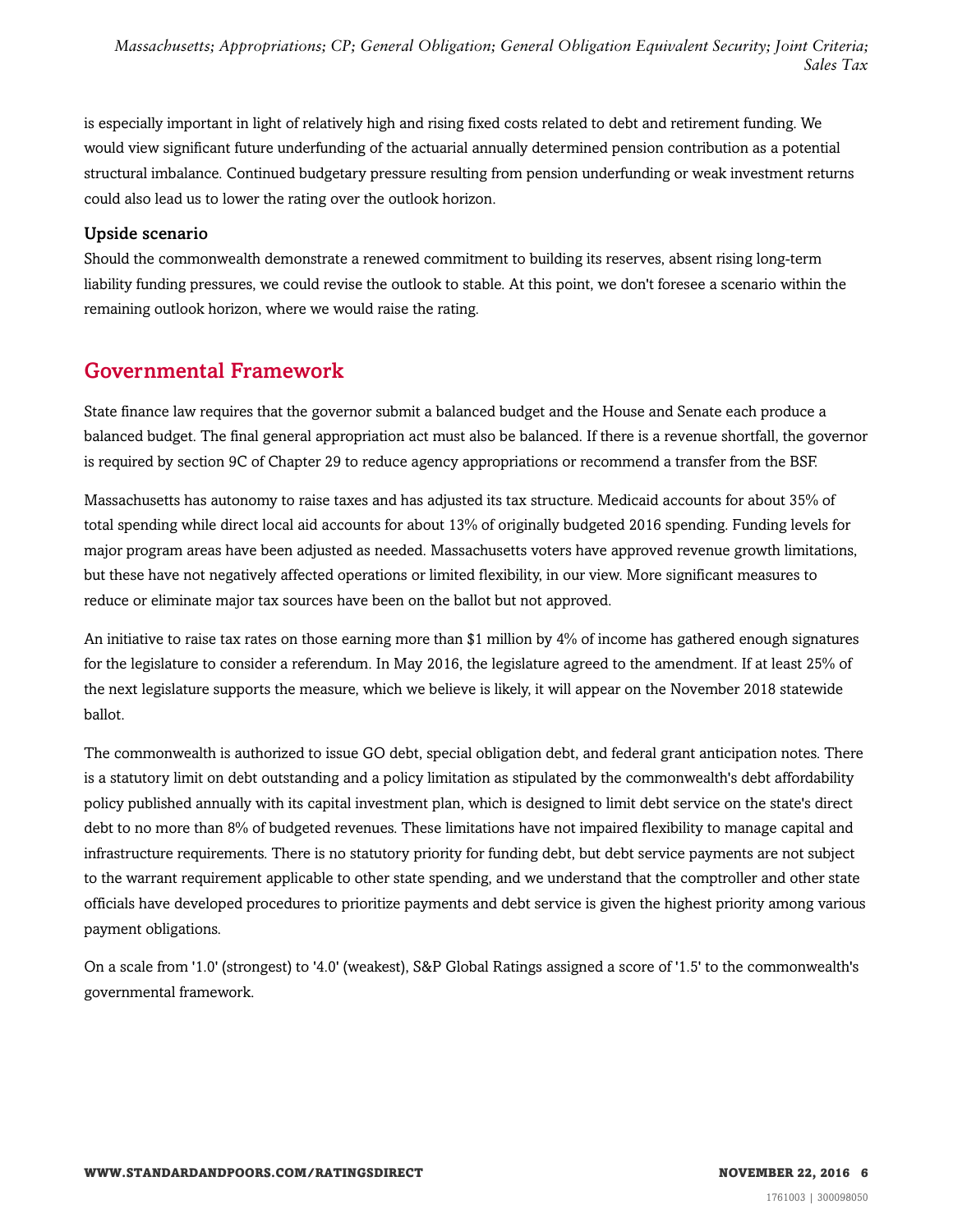# <span id="page-6-0"></span>Financial Management

#### Financial management assessment: Strong

S&P Global Ratings maintains a strong financial management assessment (FMA) score for Massachusetts. In our framework, an FMA of strong indicates that practices are strong, well embedded, and likely sustainable. Many of the commonwealth's management practices related to debt and financial management are embedded in statute.

Highlights include the following:

- Massachusetts uses internal resources and outside economic forecasting firms to develop a consensus revenue forecast. It has regularly performed monthly revenue estimates and quarterly budget reviews. Legislation approved in 2008 requires that revenue reports be submitted semimonthly to the legislature.
- It has implemented five-year financial forecasting. We understand that the state will update this annually and integrate it into the budget process.
- A five-year capital improvement plan (CIP; administrative intent, not binding) coordinates every facet of debt issuance. The CIP includes a detailed debt affordability analysis that officials update each year.

The commonwealth has detailed and frequently reviewed investment policies managed through the office of the treasurer. Quarterly cash flow projections are prepared and submitted to the legislature.

Massachusetts has a statutorily established BSF that prescribes a mechanism for funding, as well as funding levels, although the process has sometimes changed from year to year.

There are statutory limits on debt issuance. For direct debt, there is a limit allowing the issue of up to 105% of the previous year's limit. In addition to the aforementioned statutory requirement, the governor's office adheres to an administrative bond cap (debt service capped at 8% of budgeted revenues), which sets the annual limit on debt issuance. The treasurer's office maintains debt management and swap policies that we view as comprehensive. Officials also introduced an asset-liability management policy in the most recent fiscal year.

Massachusetts has a statutorily established BSF that prescribes a mechanism for funding, as well as funding levels. Statute requires the deposit of 100% of consolidated net surplus in any given year into the BSF. The statute also provides that the BSF's maximum amount cannot exceed 15% of the current year's revenues. The commonwealth must use any excess for tax reduction. A change in 2010 directed capital gains tax revenues of more than \$1 billion to the fund, although the state has suspended this in the past two years. Legislation from 2012 indexes the capital gains amount to growth in U.S. gross domestic product. The statute also directs 5% of the excess to the state retiree benefits trust fund and the pension liability fund. We believe this measure has the benefit of enhancing the fund while decreasing budget reliance on this cyclical revenue source. Nevertheless, the commonwealth diverted to the general fund in fiscal years 2015 and 2016 excess capital gains tax that would otherwise have gone to the BSF. Some judgments and settlements must also be deposited to the fund, although this requirement was modified in fiscal 2015 so that only settlements and judgments exceeding the average of the total for the preceding five fiscal years would be transferred to the BSF.

The commonwealth has detailed and frequently reviewed investment policies managed through the office of the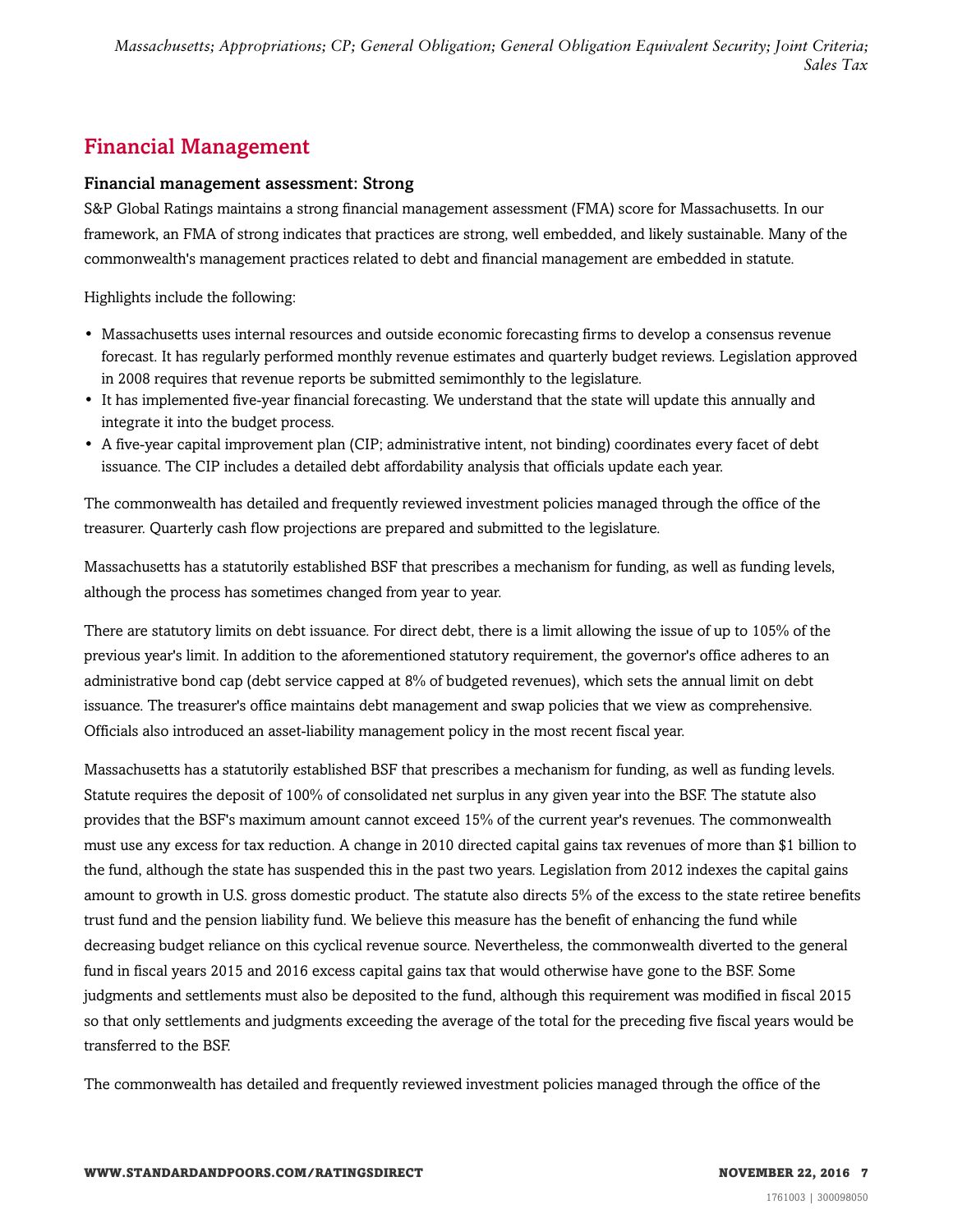treasurer. Quarterly cash flow projections are prepared and submitted to the legislature.

#### Budget management framework

Once the budget is approved, the Secretary of Administration and Finance (A&F) monitors expenditures, at least quarterly, and receives regular monthly updates on revenue receipts. The A&F secretary is required to formally update revenue projections and submit them to the legislature in October. If officials expect projected revenues to be insufficient to meet appropriations, A&F certifies this and, pursuant to statute (section 9C of Chapter 29), the governor is required to reduce allotments, or submit proposals to raise additional revenues or to make appropriations from the BSF to restore balance. Budget adjustments have historically been implemented regularly and on time, and deficits are not carried forward.

Massachusetts is a voter-initiative state. Although there have been initiatives that limit the overall growth in state tax revenue and a limit on the amount of bonds outstanding and debt service appropriations, these have not substantially altered Massachusetts' ability to manage its budget or fund debt service in our opinion. While more recent ballot initiatives to reduce or eliminate major tax sources of the state were not approved, the legislature can amend an initiative, and a recent initiative rolled back inflation indexing for a gas tax. An initiative to add an extra 4.0% income tax to annual income of more than \$1 million a year received enough signatures for the legislature to consider placing it on the November 2018 ballot. This year's legislature gave the initiative its initial approval in May 2016, and it will be placed on the 2018 ballot assuming 25% of the next legislature also approves it, which we believe is likely.

The commonwealth provides a relatively high level of service, in our opinion. Adjustments have been made to programs but reductions to areas such as education have been limited.

On a scale from '1.0' (strongest) to '4.0' (weakest), S&P Global Ratings assigned a score of '1.0' to Massachusetts' financial management framework.

### <span id="page-7-0"></span>Economy

Massachusetts' labor market fared relatively well in 2015. According to IHS Global Insight, private-sector payroll gains averaged 1.6%, compared with 1.9% for the U.S. Unemployment rates have declined at a steady pace due to positive employment trends. The average annual unemployment rate for 2015 was 5.0%, which was below the 5.3% rate for the nation, while the state unemployment rate as of September 2016 had fallen to 3.6%, compared with 4.9% for the nation. The U.S. Census Bureau population estimate for Massachusetts in 2015 is 6.8 million, a 0.7% increase from 2014, and a 6.1% increase over the past 10 years, compared with 8.8% for the nation. Population growth has outpaced the region since 2007 but continues to lag the nation and we expect this trend to continue. The commonwealth's age dependency ratio of nonworking age population to working age population at 55.5% in 2014 was better than that of the nation (60.2%).

Massachusetts has always had high income levels. Per capita personal income increased to \$61,032 in 2015, or 128% of the national level--a ratio the commonwealth has held consistently for the past seven years. We expect that income will remain well ahead of that of other states based on the nature of the jobs being created and the pace of expansion. IHS Global Insight projects state gross product to rise 1.5% in 2016, 2.2% in 2017 and 2018, and 1.9% in 2019, at rates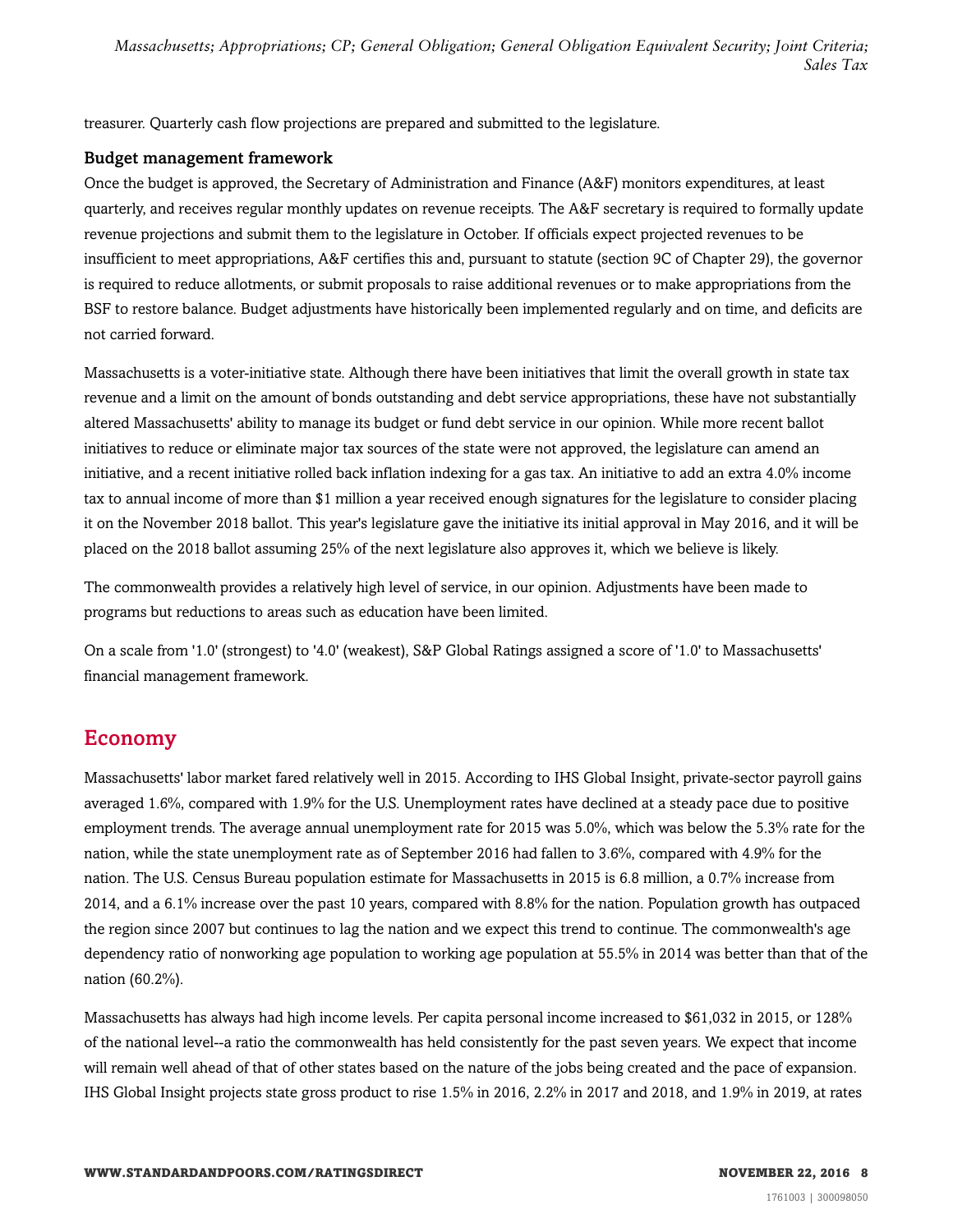slightly under, but comparable with, its forecast for the U.S. In 2015, gross state product per capita was 126% of the nation.

The economy has diversified and education and health services now make up the primary employment sectors, accounting for 21.8% of total non-farm employment in 2015 according to the Bureau of Labor Statistics, compared with 15.5% for the nation. This is followed by trade and transport (16.3% versus 19.0% nationally) and professional business services (15.3% versus 13.8%). Cyclical sectors, such as manufacturing and construction, represent only 7.2% and 4.0% of employment, respectively. The increasing role of services in the economy reflects growth in research laboratories, computer software, management consulting, other business services, and health care. Higher education anchors, a high level of federal research funding, and venture capital give the commonwealth a leading edge in emerging industries, such as biotechnology, software, communications equipment, and surgical instruments. In addition, its defense-related industries continue to perform well. Massachusetts ranks eighth out of the 50 states by value of federal defense and research contract awards. Any federal fiscal consolidation could affect this part of the economy.

On a scale from '1.0' (strongest) to '4.0' (weakest), S&P Global Ratings assigned a score of '1.8' to Massachusetts' economy.

# <span id="page-8-0"></span>Budgetary Performance

The state has established a formal BSF under statutory law that receives excess capital gains taxes over a threshold amount, indexed for inflation. A threshold of \$1 billion was in effect for fiscal years 2011, 2012, and 2013. Since then, the threshold is subject to annual adjustment to reflect the average annual rate of growth in U. S. GDP over the preceding five years. Under statutory law, tax revenues collected from capital gains income during a fiscal year that exceed the threshold are required to be transferred to the BSF, with 5% of the amount so deposited then transferred to the State Retiree Benefits Trust Fund (for OPEB) and an additional 5% transferred to the commonwealth's pension liability fund. However, in fiscal years 2015 and 2016, capital gains taxes that would have otherwise flowed to the BSF paid general fund budget expenditures. The enacted 2016 budget assumes the fiscal 2016 capital gains collections threshold (suspended in fiscal 2016) to be approximately \$1.09 billion, with the excess diverted to the general fund instead of the BSF to be approximately \$300 million. Although the governor's fiscal 2017 budget proposal included partially resuming a \$206 million deposit of capital gains to the BSF, this was still \$150 million short of the original statutory formula for deposit of excess capital gains tax. Furthermore, based on revisions to the commonwealth's revenue estimates, Massachusetts does not anticipate making a transfer of excess capital gains unless these exceed current revenue estimates. It estimates the BSF will increase by roughly \$11 million to \$1.303 billion at the end of fiscal 2017 based on investment earnings, assuming no use of the BSF, to close out fiscal 2017; this is down from estimates of \$1.528 billion in the governor's proposed budget.

The fiscal 2017 budget was approved by the governor on July 8, 2016. The enacted budget is based on a revenue estimate that was lowered by \$636 million to \$26.23 billion (from \$26.86 billion) to account for weaker tax collections in fiscal 2016. At \$26.23 billion, revenues in fiscal 2017 are expected to grow by a more modest 3.8% from estimated actual collections in fiscal 2016. Total revenues available, including federal reimbursements, beginning fund balances,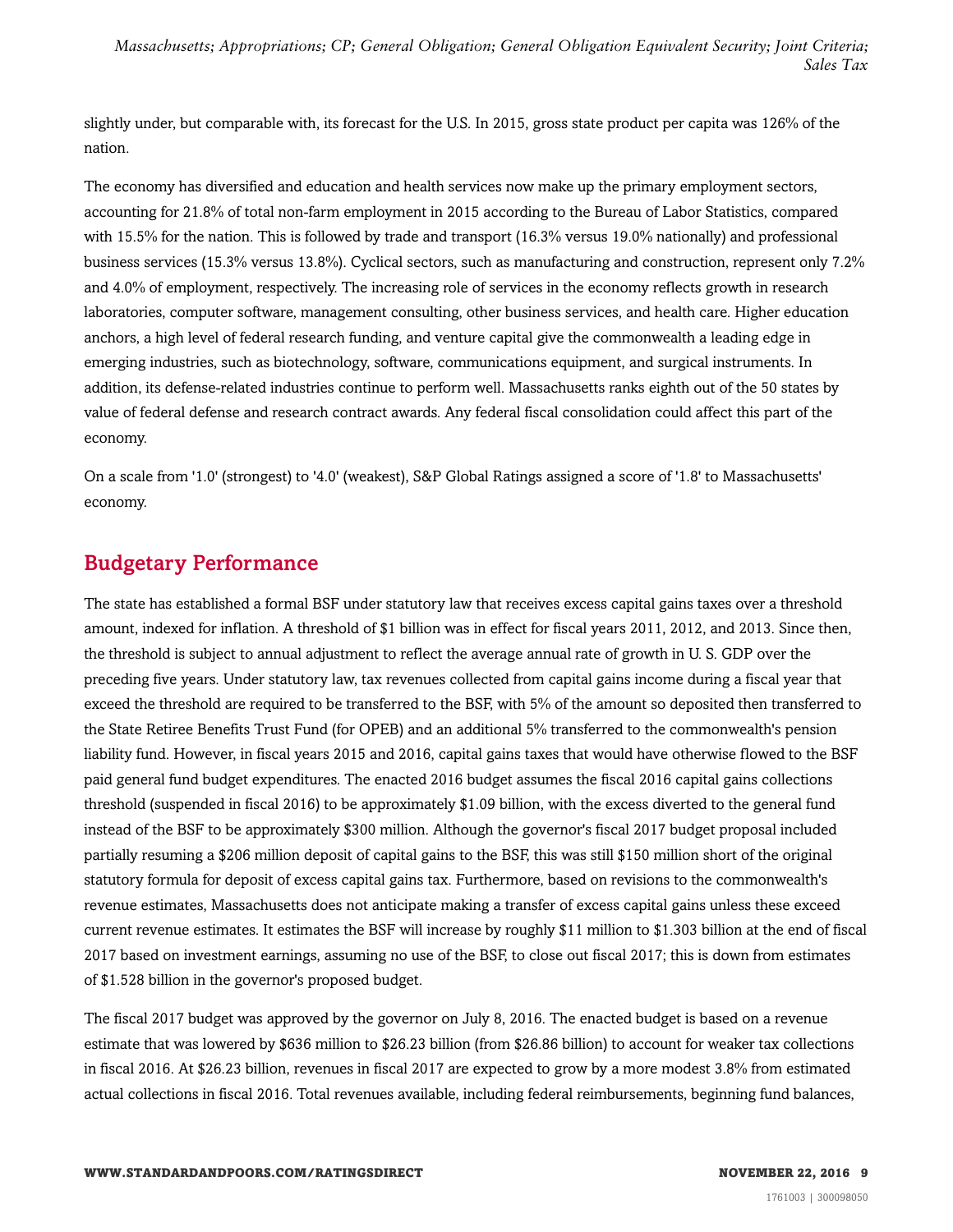and interfund transfers total \$40.8 billion. Total budgeted expenditures and other uses total \$40.9 billion and exceed available revenues by approximately \$88 million. In our view, the budget is nearly balanced with some limited use of one-time revenues. Despite Massachusetts being in the eighth year of economic recovery and experiencing positive revenue trends, in our view, budget worries remain regarding growth in MassHealth spending and the slow build-up of the BSF during a period of positive revenue growth, and despite policies that were intended to more aggressively build up reserves to help the commonwealth manage through revenue downturns. As of Oct. 26, 2016, the state has identified additional shortfalls of \$294 million, which it plans to address with a mix of one-time and recurring measures. However, it has identified an additional \$100 million in additional spending pressures related to MassHealth that it has still not solved for.

The BSF reached a peak of \$2.335 billion at fiscal year-end 2007, before being drawn down to \$670 million at fiscal year-end 2010 during the Great Recession. The commonwealth subsequently began using excess capital gains tax to build up the fund again to \$1.65 billion at fiscal year-end 2012. The BSF stood at \$1.25 billion at fiscal year-end 2015, or 3.2% of operating expenditures, following a \$124 million deposit after the end of the fiscal year from surplus operating revenues into the BSF, offset by budgeted fiscal 2015 BSF draws, for a net increase of \$4 million in the BSF. Total operating reserves at fiscal year-end 2015, including the BSF, were \$1.57 billion, or 4.0% of expenditures and other uses, which declined slightly to \$1.482 billion at fiscal year-end 2016, or 3.6% of expenditures and other uses. Because the commonwealth has not solved for this remaining gap or dedicated BSFs to address it, we could see ending fund balances decline at fiscal year-end 2017 to \$1.25 billion, or 2.9% of total budgeted expenditures and other uses.

We believe the commonwealth is somewhat exposed to cyclical swings in capital gains tax revenue, which Massachusetts projects will constitute about 5% of fiscal 2017 tax revenues. However, we also believe the commonwealth has a good history of making timely midyear budget adjustments when needed. Before the proposed fiscal 2016 budget adjustments of about \$311 million, Massachusetts calculated one-time budget items in the budget at \$629 million, or only 1.5% of projected expenditures, indicating what we view as near-structural balance, despite the projected small drawdown in overall reserves. Overall reserves declined by \$89 million in fiscal 2016 due to expenditures exceeding revenues; however, the BSF reserve increased by \$39 million due to transfers related to growth in abandoned property tax revenues.

We view Massachusetts' liquidity as strong, with the help of annual cash flow note borrowing. The commonwealth does not engage in interfund borrowing. It currently projects to end fiscal 2016 with a general fund cash balance of \$2.3 billion, and estimates its month-end cash low point in fiscal 2016 will have been February 2017, with a \$1.72 million general fund cash balance. In fiscal 2016, the commonwealth issued \$1.2 billion in revenue anticipation notes, maturing in April, May, and June 2016. Cash flow notes must be repaid by the end of the fiscal year. Fiscal 2016 ended with a non-segregated general fund cash position of \$2.14 billion. For fiscal 2017, the commonwealth is issuing \$1.5 billion in cash flow notes. It currently projects ending fiscal 2017 with \$2.278 billion in non-segregated cash.

We view Massachusetts' revenue sources as diverse. Income tax was 58% of operating funds tax revenues in fiscal 2015 on a budgetary basis, and sales tax was 23%.

We believe the commonwealth's revenue forecasting is good. Massachusetts prepares quarterly revenue updates and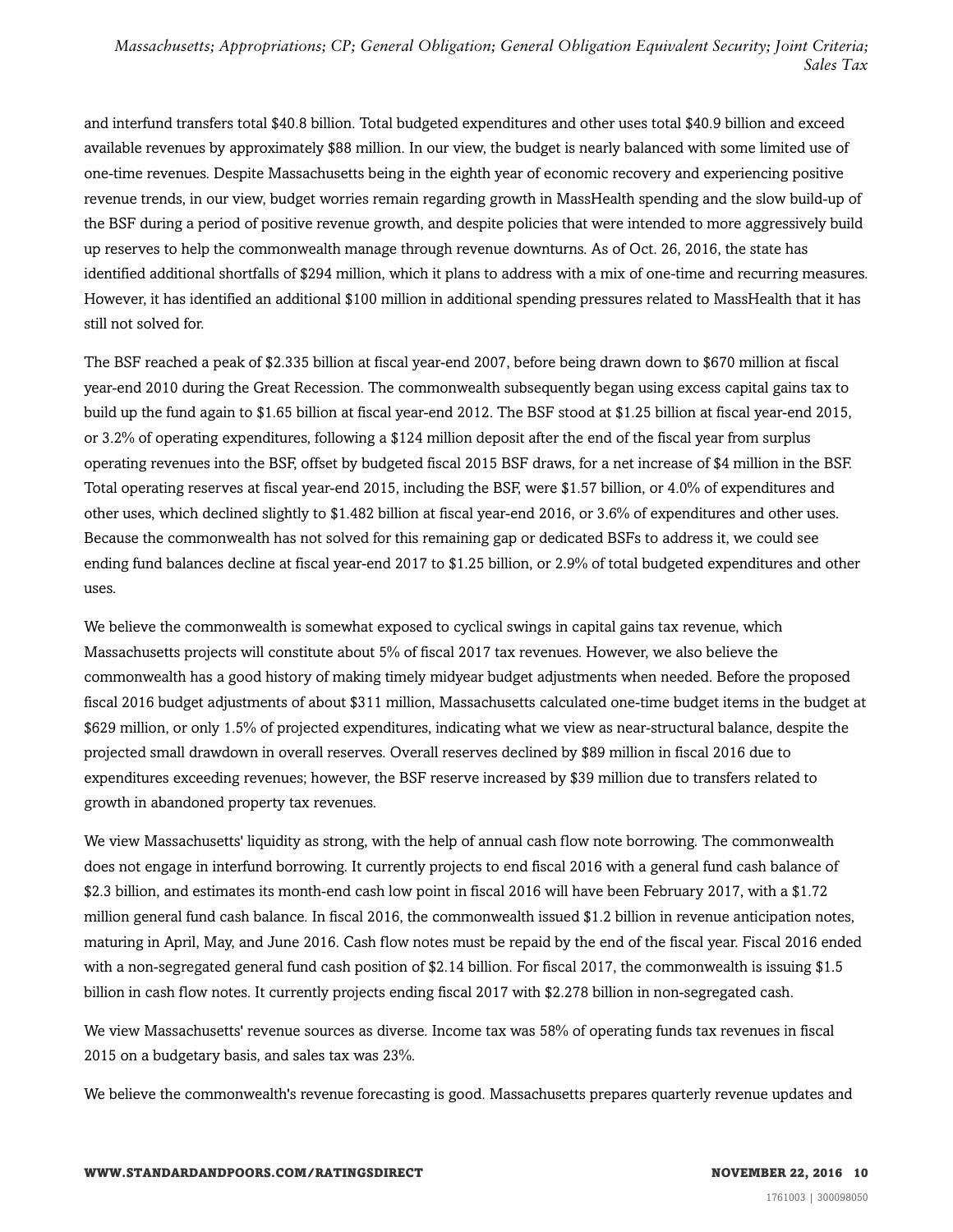uses a consensus revenue forecast for budgeting purposes. We believe that state budgeting has historically been done with an eye toward long-term structural balance. However, we believe that Massachusetts is a high service state, with expenditures that may be difficult at times to reduce. In particular, Medicaid plus health and human services spending accounts for 48% of the fiscal 2016 budget expenditures, while operating funds' debt service accounts for about 6%. Pension funding costs from operating funds in fiscal 2016 are estimated at \$1.97 billion, or 5%, while OPEB costs for current retirees are about another 1%.

On a scale from '1.0' (strongest) to '4.0' (weakest), S&P Global Ratings assigned a score of '1.7' to Massachusetts' budgetary performance.

# <span id="page-10-0"></span>Debt And Liabilities

We calculate total GO bond proceeds outstanding at fiscal year-end 2015, the most recent audited year, at \$20.8 billion, and total tax-supported debt at \$34.5 billion, including debt issued by state authorities and supported by the statewide sales tax, as well as debt of state agencies supported by annual state contract assistance payments. The commonwealth reports it had \$21.8 billion of GO debt outstanding as of July 31, 2016. By most measures, Massachusetts' debt burden remains high compared with that of other states. The variable-rate portfolio is 18% of total GO debt, and the commonwealth actively manages this under formal debt policies. About \$1.6 billion, or 7% of state GO debt, consists of unhedged variable-rate bonds, with the remainder of the variable-rate debt's interest rates synthetically fixed through interest rate swaps. Massachusetts has a multiyear asset liability management program that could increase its exposure to unhedged variable-rate debt. However, there are no major plans in the near future to significantly expand its unhedged portfolio. In the past several years, the overall portfolio of variable-rate debt has diversified, and put risk has fallen significantly, in our opinion. The commonwealth also has about \$960.5 million of direct placement debt, whose structure we do not believe creates an unusual risk to the state. Tax-backed debt per capita is high, in our view, at what we calculate as \$5,084 at fiscal year-end 2015 and 8.3% of personal income. We also calculate combined total tax-backed debt service to operating expenditures as high at 7.7% on a GAAP basis.

The current five-year CIP projects debt service to remain below the commonwealth's calculation of 8% of budgeted revenues through fiscal 2020. A state debt and capital affordability committee conducts an annual debt affordability study. The committee includes seven voting members and eight nonvoting members from the legislature and is charged with formally reviewing the CIP and providing an estimate of debt authorization for the year. The current CIP for fiscal 2017 calls for \$2.19 billion of bonding, about level compared with that of recent years, as part of a fiscal 2017 total capital budget of \$4.1 billion. Our debt calculation includes special tax bonds supported by statewide tax sources in the ratios we use to assess total tax-supported debt.

Massachusetts continues to gradually lower its investment return assumption for its fiscal 2016, which we view as positive, but which translates into further declines in its combined funded ratio and increased funding needs. An actuarial valuation of the commonwealth's total pension obligation suggests a combined pension funded ratio of 56% funded as of Jan. 1, 2016, from 61% in January 2015 based on market value of assets. The total actuarial funded ratio declined to 57.0% from 59% in 2015. The funded ratio remains far below the actuarial 78.6%-funded ratio in 2008. Based on the state's actuarial calculation (not GASB), its primary government unfunded pension liability was \$37.9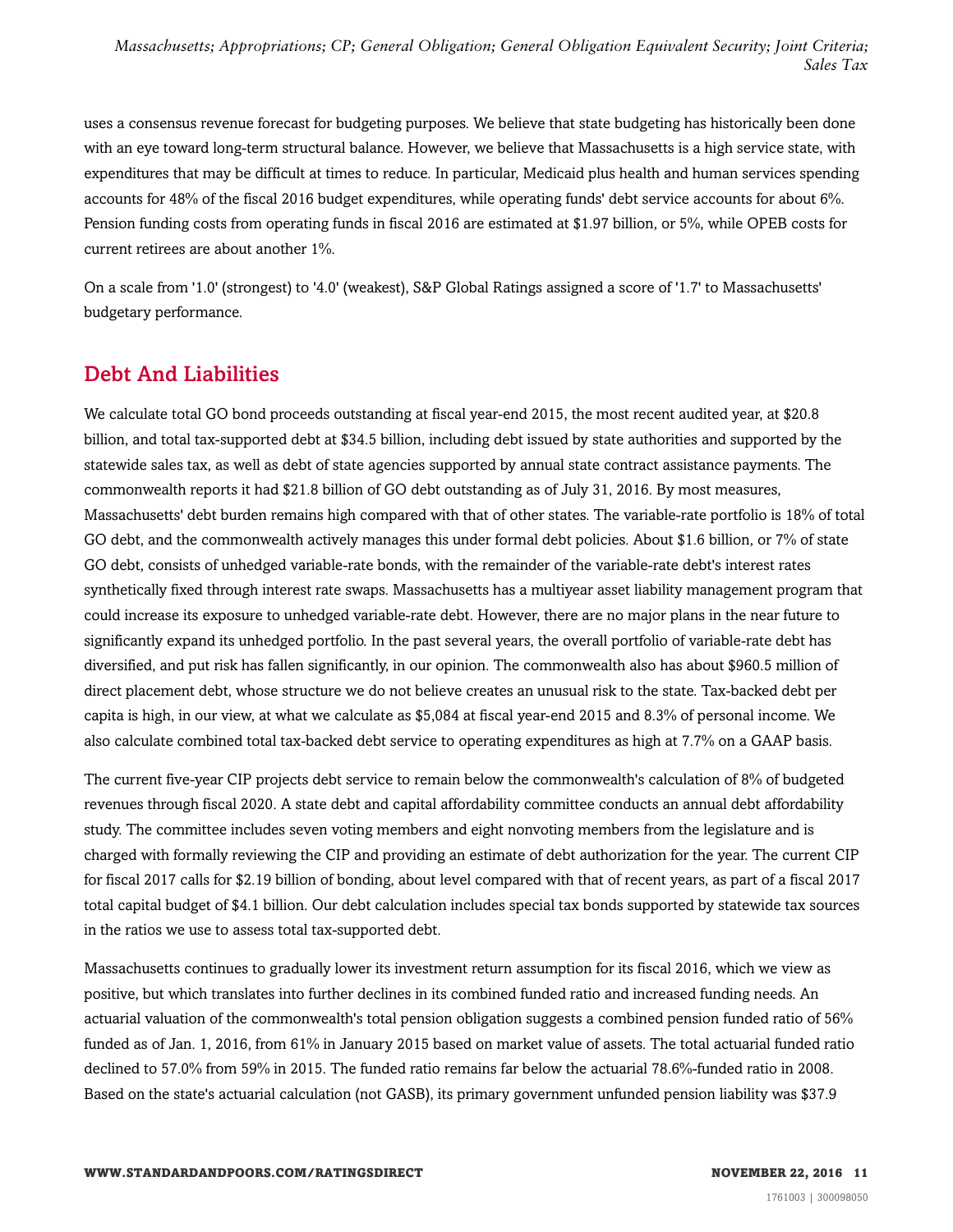billion for the combined state employees, teachers, and Boston teachers' pension funds, and up from \$30.2 billion, based on a fiscal 2016 valuation as of Jan. 1, 2015. We calculate this is \$5,572 per capita, and 9.2% of personal income, which we consider high. For our analysis, we calculate the three-year average funded level at 63% (2013-2015) using two years of GASB 68 reporting and one year on non-GASB 68 reporting. We expect this average to decline further once the 2016 GASB valuation is incorporated. Massachusetts attributes the relatively low funded ratio to recognition of previous-year investment losses and certain adjustments to actuarial assumptions, optional transfer of Optional Retirement Program members into Massachusetts State Employee Retirement System, and the adoption of an employee retirement incentive program, lowering the investment return assumption to 7.50% in 2016 from 7.75%, which we view as more conservative. Weaker-than-assumed market performance in 2016 and changes to the systems' assumed rate of return, while bringing it more in line with the average for other plans across the nation, are expected to result in increased contributions over the next three-year period if the state is expected to remain on track to fully amortize its liabilities by 2040. The new assumed rate of return of 7.5% remains above the Pension Retirement Investment Trust's (PRIT) 7.05% five- and the 5.69% 10-year average returns. In fiscal 2016, the PRIT provided a 2.3% return on investments, which is well below the assumed rate, and is already factored into the five- and 10-year averages referenced above.

Massachusetts' ARC calculation assumes amortization of its unfunded actuarial liability on a 4% annual increasing basis to reach full amortization of its unfunded liability by fiscal 2040. However, from a funding standpoint, Massachusetts has continued to calculate its contribution by setting funding targets based on percentage increases to contributions rather than adjusting for increases necessary to keep level amortization of the liability. This translates into a slightly more back-loaded amortization of the liability. Furthermore, the commonwealth continues to establish its contribution levels on a three-year lagged budgetary basis. Although actuarial valuations are conducted each year, this policy of only adjusting funding every three years provides greater budgetary predictability at the expense of more timely funding adjustments in recognition of known assumption changes, such as revised assumed rate of return and demographic assumptions. In fiscal 2016, the commonwealth contributed 77% of ARC to its two main employees' retirement system, down from 81% in fiscal years 2014, but up from 75% in 2015. For fiscal 2017, it has budgeted to fund \$2.2 billion, or 72%, of the \$3.06 billion ARC. As part of our revised criteria, we look to the ratio for active to inactive members to determine how mature the system is and how it compares with the national average. For MSERS and MTRS the ratio of actives to retirees is 1.6 and 1.4, respectively and in line with the 1.5 national average. Experience studies are only conducted every six years per statute, which we view as a weakness. Although the commonwealth does update portions of the studies more frequently, this is not done on a set schedule, but rather as needed.

Massachusetts had a \$16.3 billion unfunded actuarial accrued OPEB liability as of Jan. 1, 2016, which we consider sizable, at \$4,451 per capita, but down from \$16.3 billion recorded in 2012, as various reform measures were phased in and OPEB trust fund deposits have been made. The commonwealth has dedicated tobacco settlement revenues toward its OPEB trust fund to provide a permanent funding source, which we consider a credit positive, although trust fund deposits were made from other sources recently. The portion of tobacco settlement money dedicated to the OPEB trust fund is scheduled to increase in 10% increments each year, until it reaches 100%, although in fiscal 2016 the incremental increase was suspended. In fiscal 2016, the commonwealth contributed 30% of tobacco settlement money, or approximately \$77 million, to the OPEB trust fund. For fiscal 2017, the enacted budget suspended the 10%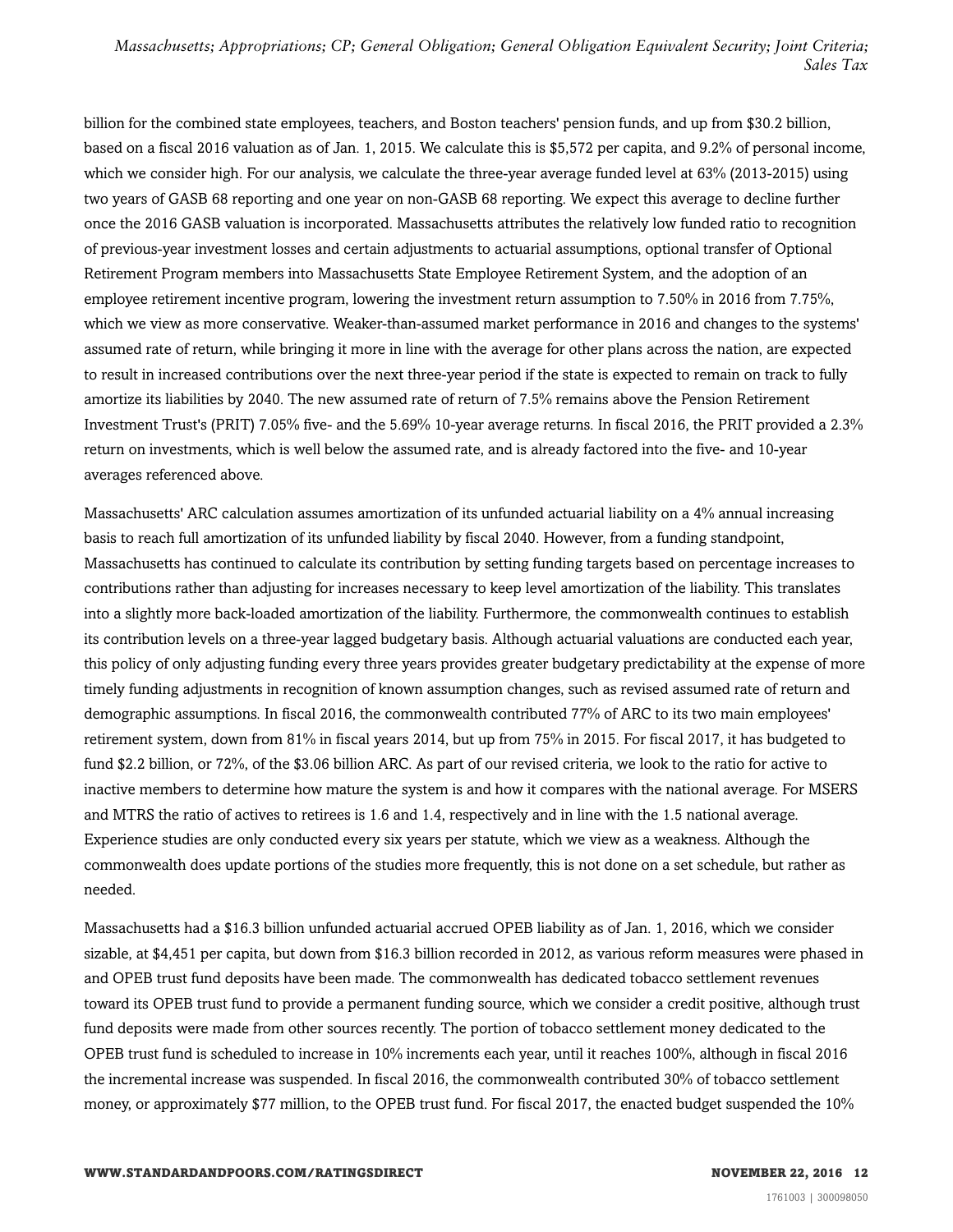increase and instead funded the transfer at 10% of tobacco settlement money or \$25.7 million, a substantial decline from prior-year requirements. The governor has proposed an amendment that would bring the fiscal 2017 contribution back to 30% or \$76 million; however, the legislature has not yet acted on this proposal. The trust had assets of \$760.4 million as of Jan. 1, 2016.

On a scale from '1.0' (strongest) to '4.0' (weakest), S&P Global Ratings assigned a score of '3.4' to Massachusetts' debt and liability profile.

| Ratings Detail (As Of November 22, 2016)                           |                     |          |  |  |
|--------------------------------------------------------------------|---------------------|----------|--|--|
| Massachusetts tax exempt comm pap nts ser L due 01/27/2021         |                     |          |  |  |
| <b>Short Term Rating</b>                                           | $A-1+$              | Affirmed |  |  |
| Massachusetts Bay Transp Auth sr sales tax                         |                     |          |  |  |
| Long Term Rating                                                   | AA+/Negative        | Affirmed |  |  |
| Massachusetts Bay Transp Auth sr sales tax (AGM) (MBIA)            |                     |          |  |  |
| <b>Unenhanced Rating</b>                                           | AA+(SPUR)/Negative  | Affirmed |  |  |
| Massachusetts Bay Transp Auth CP                                   |                     |          |  |  |
| <b>Short Term Rating</b>                                           | $A-1+$              | Affirmed |  |  |
| Massachusetts Bay Transp Auth CP                                   |                     |          |  |  |
| <b>Short Term Rating</b>                                           | $A-1+$              | Affirmed |  |  |
| Massachusetts Bay Transp Auth CP                                   |                     |          |  |  |
| <b>Short Term Rating</b>                                           | $A-1+$              | Affirmed |  |  |
| Massachusetts Bay Transp Auth SALESTAX                             |                     |          |  |  |
| Long Term Rating                                                   | $AA+/A-1/N$ egative | Affirmed |  |  |
| Massachusetts Bay Transp Auth SALESTAX                             |                     |          |  |  |
| Long Term Rating                                                   | AA+/A-1+/Negative   | Affirmed |  |  |
| Massachusetts CP A                                                 |                     |          |  |  |
| <b>Short Term Rating</b>                                           | $A - 1 +$           | Affirmed |  |  |
| Massachusetts CP B                                                 |                     |          |  |  |
| <b>Short Term Rating</b>                                           | $A-1+$              | Affirmed |  |  |
| Massachusetts GO VRDBs - C                                         |                     |          |  |  |
| Long Term Rating                                                   | $AA+/A-1+/Negative$ | Affirmed |  |  |
| Massachusetts GO VRDBs 2000A                                       |                     |          |  |  |
| Long Term Rating                                                   | AA+/A-1/Negative    | Affirmed |  |  |
| Massachusetts GO VRDBs 2000B                                       |                     |          |  |  |
| Long Term Rating                                                   | AA+/A-1/Negative    | Affirmed |  |  |
| Massachusetts GO VRDBs 2006A                                       |                     |          |  |  |
| Long Term Rating                                                   | AA+/A-1+/Negative   | Affirmed |  |  |
| Massachusetts GO (wrap of insured) (ASSURED GTY & AMBAC) (SEC MKT) |                     |          |  |  |
| <b>Unenhanced Rating</b>                                           | AA+(SPUR)/Negative  | Affirmed |  |  |
| Massachusetts GO (wrap of insured) (FGIC & BHAC) (SEC MKT)         |                     |          |  |  |

*Unenhanced Rating* AA+(SPUR)/Negative Affirmed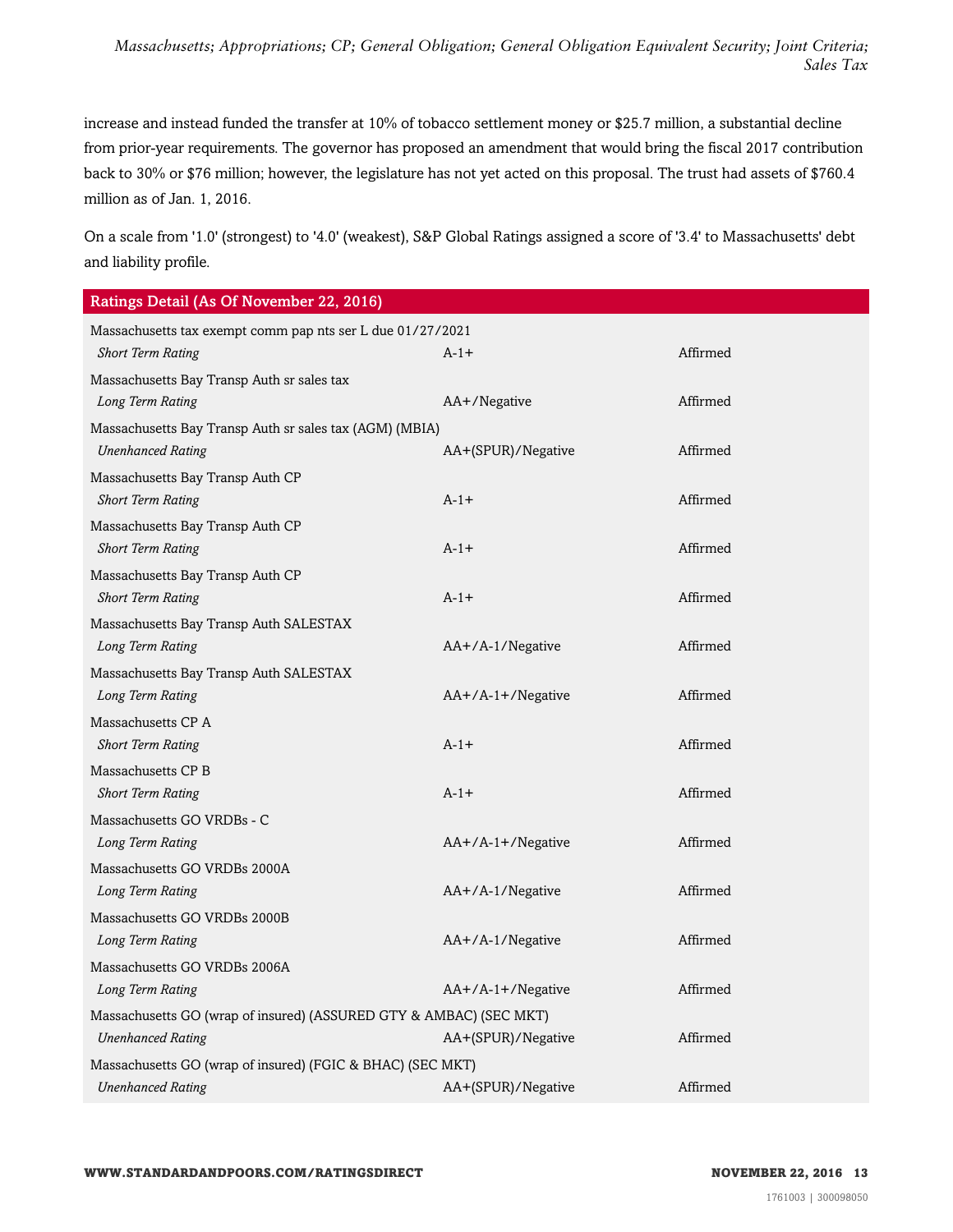| Ratings Detail (As Of November 22, 2016) (cont.)                                                                                                   |                    |          |  |  |
|----------------------------------------------------------------------------------------------------------------------------------------------------|--------------------|----------|--|--|
| Massachusetts GO (AGM) (SEC MKT)                                                                                                                   |                    |          |  |  |
| <b>Unenhanced Rating</b>                                                                                                                           | AA+(SPUR)/Negative | Affirmed |  |  |
| Massachusetts GO (BAM) (SECMKT)                                                                                                                    |                    |          |  |  |
| <b>Unenhanced Rating</b>                                                                                                                           | AA+(SPUR)/Negative | Affirmed |  |  |
| Massachusetts GO (FGIC)                                                                                                                            |                    |          |  |  |
| <b>Unenhanced Rating</b>                                                                                                                           | AA+(SPUR)/Negative | Affirmed |  |  |
| Massachusetts GO (MBIA) (Assured Gty)                                                                                                              |                    |          |  |  |
| <b>Unenhanced Rating</b>                                                                                                                           | AA+(SPUR)/Negative | Affirmed |  |  |
| Massachusetts GO                                                                                                                                   |                    |          |  |  |
| Long Term Rating                                                                                                                                   | AA+/Negative       | Affirmed |  |  |
| Massachusetts GO                                                                                                                                   |                    |          |  |  |
| Long Term Rating                                                                                                                                   | AA+/Negative       | Affirmed |  |  |
| Massachusetts GO                                                                                                                                   |                    |          |  |  |
| Long Term Rating                                                                                                                                   | AA+/Negative       | Affirmed |  |  |
| Massachusetts GO                                                                                                                                   |                    |          |  |  |
| Long Term Rating                                                                                                                                   | AA+/Negative       | Affirmed |  |  |
| Massachusetts GO                                                                                                                                   |                    |          |  |  |
| Long Term Rating                                                                                                                                   | AA+/Negative       | Affirmed |  |  |
| Massachusetts GO                                                                                                                                   |                    |          |  |  |
| Long Term Rating                                                                                                                                   | AA+/Negative       | Affirmed |  |  |
| Massachusetts GO                                                                                                                                   |                    |          |  |  |
| Long Term Rating                                                                                                                                   | AA+/Negative       | Affirmed |  |  |
| Massachusetts Bay Transp Auth sr sales tax                                                                                                         |                    |          |  |  |
|                                                                                                                                                    |                    |          |  |  |
| <b>Unenhanced Rating</b>                                                                                                                           | AA+(SPUR)/Negative | Affirmed |  |  |
| <b>Massachusetts GO</b>                                                                                                                            |                    |          |  |  |
| <b>Unenhanced Rating</b>                                                                                                                           | AA+(SPUR)/Negative | Affirmed |  |  |
| <b>Boston Hsg Auth, Massachusetts</b>                                                                                                              |                    |          |  |  |
| Massachusetts                                                                                                                                      |                    |          |  |  |
| Boston Hsg Auth (Massachusetts) APPROP                                                                                                             |                    |          |  |  |
| Long Term Rating                                                                                                                                   | A+/Negative        | Affirmed |  |  |
| <b>Massachusetts Bay Transp Auth, Massachusetts</b>                                                                                                |                    |          |  |  |
| Massachusetts                                                                                                                                      |                    |          |  |  |
| Massachusetts Bay Transp Auth (Massachusetts) var rate gen transp sys bnds 2000A-1 & A-2 ser dtd 03/09/2000 RMKTD dtd<br>09/30/2011 due 03/01/2030 |                    |          |  |  |
| Long Term Rating                                                                                                                                   | AA+/A-2/Negative   | Affirmed |  |  |
| Massachusetts Bay Transp Auth (Massachusetts) GO                                                                                                   |                    |          |  |  |
| Long Term Rating                                                                                                                                   | AA+/Negative       | Affirmed |  |  |
| Massachusetts Bay Transp Auth (Massachusetts) GOEQUIV<br>Long Term Rating                                                                          | AA+/A-1/Negative   | Affirmed |  |  |
| Massachusetts Bay Transp Auth (Massachusetts) GO (AGM)                                                                                             |                    |          |  |  |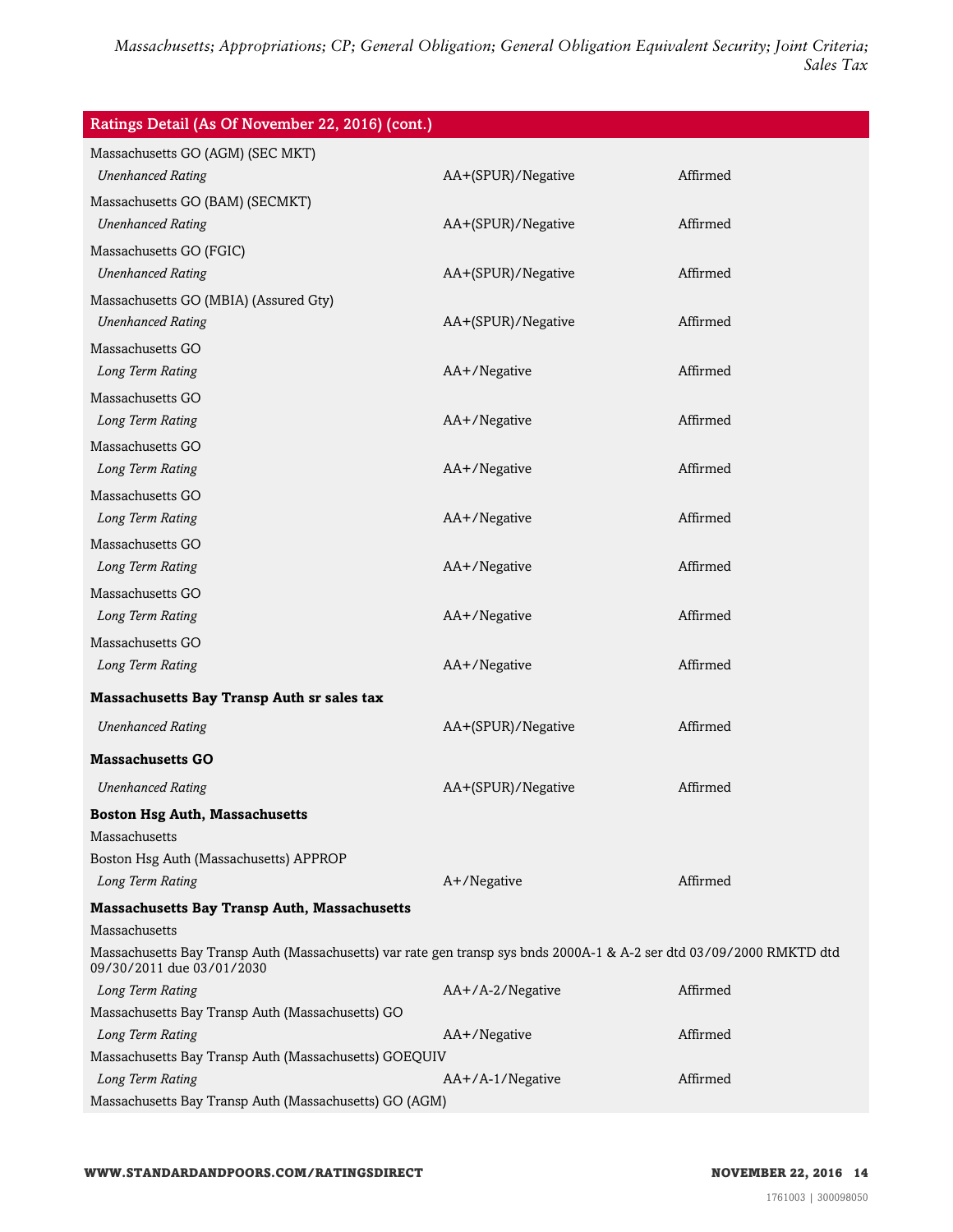| Ratings Detail (As Of November 22, 2016) (cont.)                  |                     |           |  |  |
|-------------------------------------------------------------------|---------------------|-----------|--|--|
| <b>Unenhanced Rating</b>                                          | AA+(SPUR)/Negative  | Affirmed  |  |  |
| Massachusetts Bay Transp Auth transp sys bnds (Massachusetts)     |                     |           |  |  |
| <b>Unenhanced Rating</b>                                          | AA+(SPUR)/Negative  | Affirmed  |  |  |
| <b>Massachusetts Bay Transp Auth (Massachusetts)</b>              |                     |           |  |  |
| <b>Unenhanced Rating</b>                                          | AA+(SPUR)/Negative  | Affirmed  |  |  |
| <b>Massachusetts Dept of Transp, Massachusetts</b>                |                     |           |  |  |
| Massachusetts                                                     |                     |           |  |  |
| Massachusetts Dept of Transp (Massachusetts) GO                   |                     |           |  |  |
| Long Term Rating                                                  | AA+/A-1/Negative    | Affirmed  |  |  |
| <b>Unenhanced Rating</b>                                          | NR(SPUR)            | Withdrawn |  |  |
| Massachusetts Dept of Transp (Massachusetts) GO                   |                     |           |  |  |
| Long Term Rating                                                  | AA+/Negative        | Affirmed  |  |  |
| Massachusetts Dept of Transp (Massachusetts) GO VRDO 2010A-1      |                     |           |  |  |
| Long Term Rating                                                  | $AA+/A-1+/Negative$ | Affirmed  |  |  |
| Massachusetts Dept of Transp (Massachusetts) GO VRDO 2010A-2 A-7  |                     |           |  |  |
| Long Term Rating                                                  | $AA+/A-1$           | Affirmed  |  |  |
| <b>Unenhanced Rating</b>                                          | AA+(SPUR)/Negative  | Affirmed  |  |  |
| Massachusetts Dept of Transp (Massachusetts) GO VRDO 2010B        |                     |           |  |  |
| Long Term Rating                                                  | AA+/Negative        | Affirmed  |  |  |
| Massachusetts Dept of Transp (Massachusetts) JOINTCRIT            |                     |           |  |  |
| Long Term Rating                                                  | $AA+/A-1$           | Affirmed  |  |  |
| <b>Unenhanced Rating</b>                                          | AA+(SPUR)/Negative  | Affirmed  |  |  |
| Massachusetts Dept of Transp (Massachusetts) VRDBs 2010A-7        |                     |           |  |  |
| Long Term Rating                                                  | $AA+/A-1+/Negative$ | Affirmed  |  |  |
| <b>Massachusetts Dept of Transp, Massachusetts</b>                |                     |           |  |  |
| Metro Hwy Sys, Massachusetts                                      |                     |           |  |  |
| Massachusetts Dept of Transp (Metropolitan Highway System) (VRDO) |                     |           |  |  |
| Long Term Rating                                                  | $AA+/A-1$           | Affirmed  |  |  |
| <b>Unenhanced Rating</b>                                          | A+(SPUR)/Stable     | Affirmed  |  |  |
| <b>Massachusetts Development Finance Agency, Massachusetts</b>    |                     |           |  |  |
| Massachusetts                                                     |                     |           |  |  |
| Massachusetts Dev Fin Agy (Massachusetts) GO                      |                     |           |  |  |
| Long Term Rating                                                  | AA+/Negative        | Affirmed  |  |  |
| Univ of Massachusetts Bldg Auth, Massachusetts                    |                     |           |  |  |
| Massachusetts                                                     |                     |           |  |  |
| University of Massachusetts Bldg Auth (Massachusetts) GO          |                     |           |  |  |
| Long Term Rating                                                  | AA+/A-2/Negative    | Affirmed  |  |  |
| Univ of Massachusetts Bldg Auth (Massachusetts) GOEQUIV           |                     |           |  |  |
| Long Term Rating                                                  | $AA+/A-1+/Negative$ | Affirmed  |  |  |
| Many issues are enhanced by bond insurance.                       |                     |           |  |  |